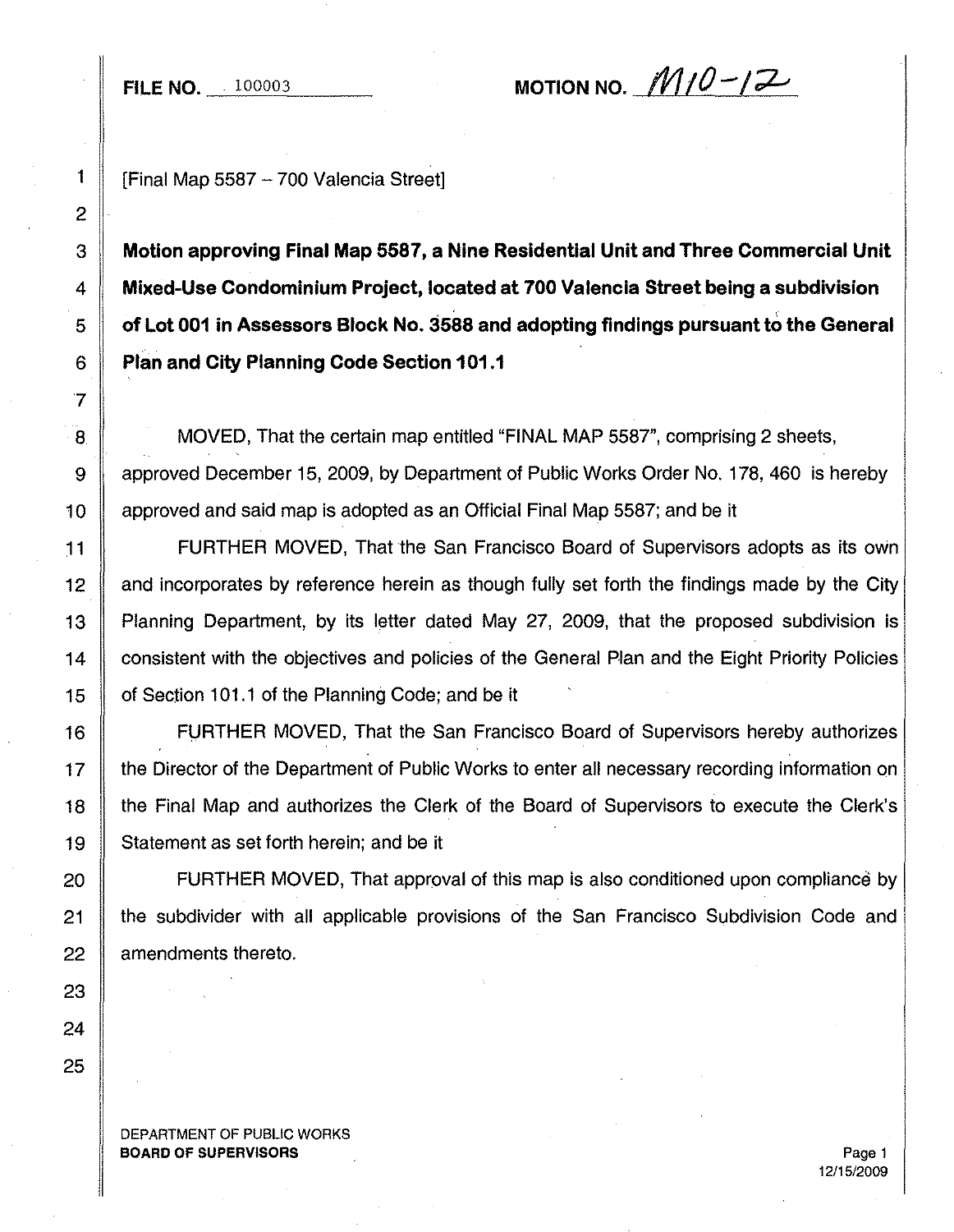## RECOMMENDED:

Edward D. Reiskin Director of Public Works DESCRIPTION APPROVED:

 $\beta$ ame  $\gamma$ 

Bruce R. Storrs, PLS City and County Surveyor

Page 2 12/15/2009